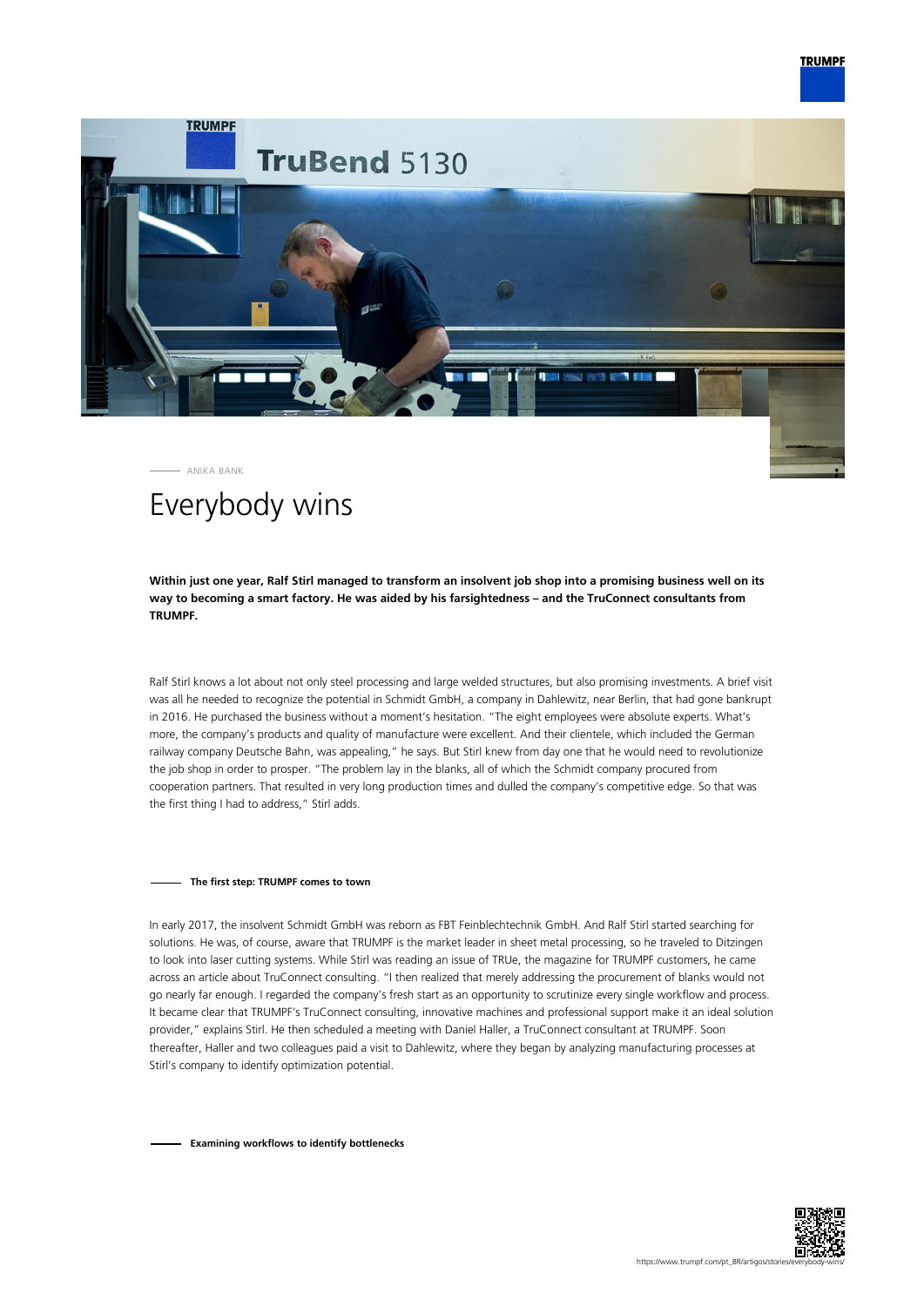

As Daniel Haller explains: "Our first step was to analyze the indirect processes during production and figure out where the logjams were." Haller and his colleagues examined each and every process step, ranging from inquiries, order confirmations and production planning to programming and outgoing goods. They focused on who does what and how, using which systems. At the same time, they used a typical part to map a workflow. They started at the finish: shipping. Working backwards from there, the TRUMPF specialists traced the flows of information and materials from one operational step to the next, paying close attention to how long each step lasts. Haller says: "This helps us gather information on all potential optimization measures. Naturally, it's impossible to put them all into practice right away. Like many fairly small companies, FBT asked us to quickly implement an initial round of measures. And that's precisely what we did."

### **Creating structure for connected manufacturing**

The first measure was aimed at optimizing the flow of processes by rearranging units in the production facility. Lean manufacturing, as this approach is known, streamlines processes so that the workforce wastes as little time and energy as possible. Production workers are more efficient if they don't have to walk far or spend any time searching for something, for instance. Haller says: "As obvious as it may sound, reasonable structures are the first step on the path toward connected manufacturing and smart factories."

## **Searching was yesterday; out with the old machinery**

"TRUMPF didn't tell us what we should do and how. Instead, they helped us help ourselves. Their consultants presented potential solutions, which our employees then examined, discussed, refined and ultimately implemented," says Stirl. FBT made space by selling machines that were outdated or no longer matched the company's production profile. They then arranged the remaining machines to form a U based on the sequence of production processes. "Everything is in the right place now. And we execute all our processes in accordance with defined standards," Stirl says. Although it isn't yet possible to quantify the productivity increase resulting from the U configuration of the machinery, the workflows are definitely smoother now. "We certainly spend a lot less time searching for materials and tools," he adds.

## **Done in a day instead of 15**

In March, FBT workers started using their new TruLaser 3030 to cut thin sheets and blanks to size. They program their TruLaser using TruTops Boost software, which makes generating production schedules a breeze. This is the perfect solution for FBT, as TruTops Boost simplifies operation and automates all calculations – all of which makes Ralf Stirl happy: "External procurement often used to cost us 5 to 15 days. Now we get the job done within 24 to 48 hours, which is the market benchmark for cutting and bending."

But speed isn't everything. Making the systems more interconnected and efficient is one of the next steps the TruConnect experts from TRUMPF have planned. But for his own sake and that of his workforce, Stirl doesn't want to make too many changes too quickly. His philosophy is simple: take one step at a time down the path toward a smart factory, with TRUMPF by his side. They are off to a great start.



In March, FBT workers started using their new TruLaser 3030 to cut thin sheets and blanks to size. Image: Stephen Duscher



They program their TruLaser using TruTops Boost software, which makes generating production schedules a breeze. Image: Stephen Duscher